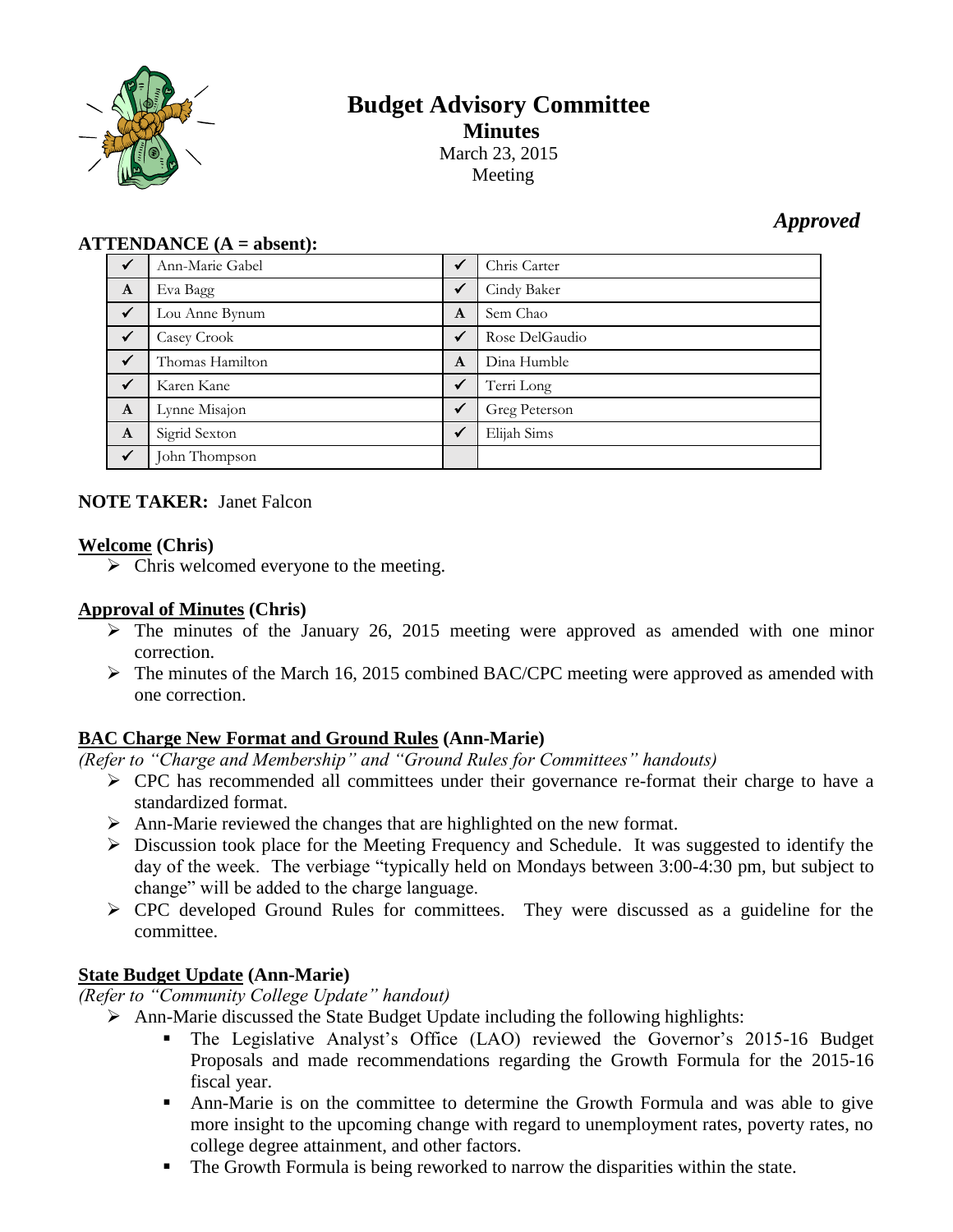- Categorical Programs were also reviewed by the LAO. They would like to see large block grants; however, people who work with the individual categorical programs are trying to ensure that funding continues for their programs.
- There will be changes to the Governor's Budget with the May Revise.
- Thomas expressed concern over increasing our student population for people that live within our boundaries rather than having them going to colleges outside our district. Marketing and year-in-advance scheduling has been started in order to outreach to more of the people within our district to attend LBCC. For Fall 2014, enrollment was 25,145. Of those enrolled, the percentage of students within our District was 15,593 or 62.01%.

## **Budget Assumptions** (John)

## *(Refer to "2015-2016 Tentative Budget Assumptions and Implications" handout)*

- $\triangleright$  John reviewed the Budget Assumptions and Implications. The Tentative Budget will be presented at the June Board meeting. Some of the highlights are listed below:
	- The Budget Assumptions and Implications were adjusted where necessary from the 2014-15 Adopted Budget.
	- Item II-C (reserves carryover) will include one-time allocations to the Technology Master Plan and refresh, extension courses excess revenues, professional development, instructional equipment, and mobile application deployment.
	- The Growth Formula may be adjusted and therefore item V-C may change the FTES level.
	- At this time, there are no block grants in the Governor's budget. Currently, item V-F discusses Mandated Costs which are meant for deferred maintenance, instructional equipment, and other one-time costs.
	- Item V-G is regarding the increase of 2.15% to the base allocation. These funds will be used to offset health and welfare, STRS and PERS contribution rate increases.
	- The overall combined rate increase in health and welfare benefit costs, at the time of this meeting, will be 17%. Rose said we just got a slight revision to that rate. The committee agreed to review these revisions at the next meeting.
- $\triangleright$  It was agreed to accept the Tentative Budget Assumptions and Implications as presented. The health and welfare revisions noted above will be presented at the next meeting.

## **Apportionment Calculations (John)**

*(Refer to "Apportionment Calculation – Budget 2015-2016 Jan. Budget Estimates" handout)*

 $\triangleright$  John reviewed the 2015-16 Apportionment Calculation. The Adjusted Computational Revenue is \$105,429,734.

| <b>Apportionment Calculation – Budget</b> | 2014-2015<br>P-1 Feb<br><b>Amount</b> | 2015-2016<br><b>Jan Budget</b><br><b>Amount</b> | <b>Change from</b><br>2014-2015<br><b>Amount</b> |
|-------------------------------------------|---------------------------------------|-------------------------------------------------|--------------------------------------------------|
| <b>Total Base Revenue</b>                 | 98,675,514                            | 103,096,473                                     | 4,420,959                                        |
| <b>Restoration/Growth</b>                 | 1,641,460                             | 1,769,284                                       | 127,824                                          |
| <b>Total Computational Revenue</b>        | 101,155,715                           | 106,494,681                                     | 5,338,965                                        |
| Deficit Factor (1.48/1.0/-0.48%)          | (1,498,580)                           | (1,064,947)                                     | 433,633                                          |
| <b>Adjusted Computational Revenue</b>     | 99,657,135                            | 105,429,734                                     | 5,772,599                                        |